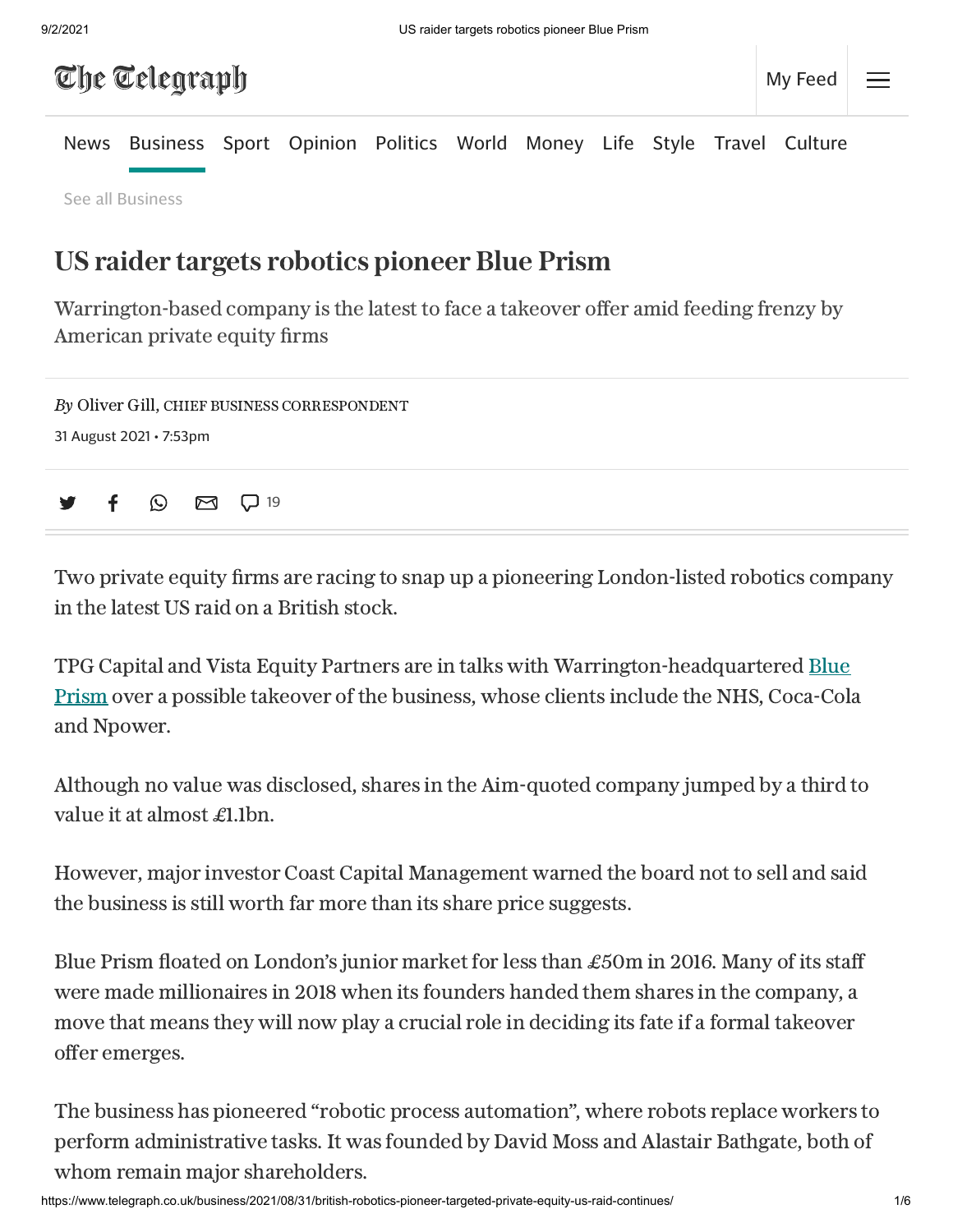It comes amid a raid by [American](https://www.telegraph.co.uk/business/2021/08/08/time-ftse-giants-start-crashing-takeover-party/) buyers on UK stocks, which have for years lagged behind rival companies listed in New York. A string of takeover approaches on the table include offers for Morrisons, Meggitt and Ultra Electronics.

Jason Kingdon, Blue Prism's chief executive and chairman, is in line to pocket more than £60m if a deal goes ahead.

Coast urged him not to "throw in the towel" and said the business is worth far more than its market value.

Even after the rally on Tuesday, Blue Prism shares are still worth 29pc less than a year ago following investor concern over continued losses and Covid delays to sales. Mr Kingdon warned earlier this year that the market is drastically undervaluing the company and hinted it was considering a shift to Wall Street.

Script

From 31 Aug '16 to 30 Aug

## **Shares in Blue Prism have jumped on takeover talk**



More share [information](https://www.telegraph.co.uk/markets-hub/) on MARKETS HUB